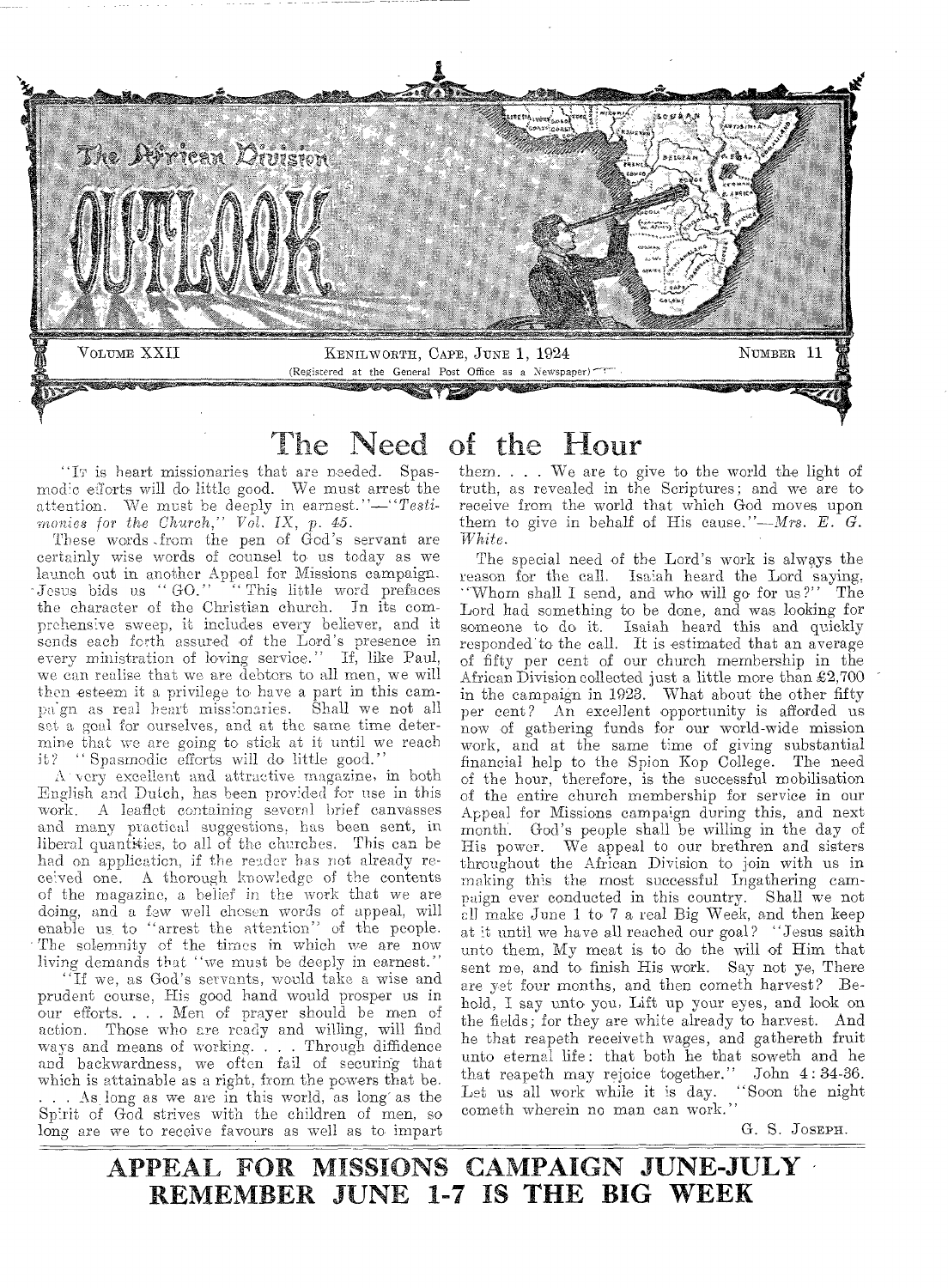### A Word to Our Treasurers

(THE following article from the pen of Elder I. H. Evans, is taken from the *Asiatic Division Outlook,* and as it so clearly sets forth the policy of the General Conference regarding the work of our treasurers, and the handling of funds, we take the liberty of reproducing it here.)

THE Far Eastern Division field is using in its work a large sum of money. It has about fourteen hundred employees who are directly dependent upon the successful operation of the field for their salaries or commission with which to support their families. This large working force necessitates system, regularity, and continuity in handling of funds, so that all may have enough; but no field should have a large surplus, while others have a shortage. It is the duty of the responsible committees and boards in each field to see that all in that field operate on the same policy, and none should launch independent plans and policies involving funds that have not been generally agreed upon.

Our treasurers play an important part in our success or failure. There must always be sufficient funds on hand for all. This means that there should be a continual equitable distribution of these funds so that none are caused to suffer.

We look to our treasurers as stewards, or deacons, who see that our working force have their regular allowance, and that none have more nor less than their just proportion. This equitable, prompt distribution of funds entails great responsibility on our treasury department, for the entire salaried working force look to them for a regular supply of funds, which mean food, clothing, and life itself.

In order for the treasurers to help to make it easy for the superintendents, directors and workers of the field, they must keep in close touch with each section of their field, and be capable of appreciating needs, special providences of God, and emergencies, and encourage our workers to do their best in winning souls to Christ, while the treasurer does his best to see that no one need worry about his salary coming regularly and on time.

Since the Far Eastern Division is the General Conference operating in this part of the world, it is desirable that General Conference policies be carried out in the management of the field. It might be well here to state the policy of the General Conference regarding the work of the treasurers and those responsible for the distribution of mission funds.

1. The appropriating of funds is the work of the committee having supervision of the work for which funds are to be used, and of the superior committee, which is custodian of trust funds held for that work.

2. The treasurer is the man who disburses the funds according to the committee's actions, and keeps such records, vouchers and notations as will make every dollar passing through his hands traceable at all times.

3. The treasurer is to keep his books in balance, take a monthly trial balance, and at the end of each fiscal year to make out a financial statement which includes receipts and disbursements, gains and losses, assets and liabilities. This applies to all treasurers either of institutions or of mission fields.

Some treasurers have hesitated in making out these

yearly statements, understanding that the financial statement should not be made out until the books were audited. This, however, is not the policy of the General Conference. The treasurer is to make out his financial statement, and it is to be correct in every detail according to his books. Later the auditor will make out his own statement, showing whether the treasurer's statement is correct, and wherein it is wrong. Thus the auditor really checks the work of the treasurer. But when the treasurer makes no report, does not complete his work, and leaves postings and footings to the auditor, then we do not have the kind of report we need from the auditor. The auditor then audits portions of his own entries and work. We want to know how capable our treasurers are, and the exact conditions that the auditor finds in each office. The auditor's work should show how the work is being done, and what changes should be effected to safeguard the funds.

4. Copies of financial statements and trial balances both of institutions and mission treasuries should be regularly sent to those directing the work, as follows:

(a) The Division treasurer shall send one copy of his financial statements and trial balances to the General Conference, Takoma Park, Washington, D. C., one to the chairman of the Far Eastern Division, and keep a file in his office.

(b) The Union treasurers and the treasurers of all institutions, should send a copy of their financial statements and trial balances to the chairman, and the treasurer, of the Far Eastern Division, to the superintendent of the Union mission, to the chairman of the committee or board under which he works, and keep a copy on file in the Union treasurer's office.

 $(c)$  A conference or local mission field treasurer should send a copy of his reports to the Union treasurer, to the superintendent of the Union, and to the director of the mission field. The Division treasurer also desires a copy by special request.

(d) The auditors should follow the above plan in filing copies of the reports of the books which they audit.

5. We greatly desire that each treasurer co-operate with the committees in seeing that each field and institution operates within its budget allowance.

6. That no worker be allowed to overdraw his account beyond his ability to settle at the end of each month, without a special action of the responsible committee.

Most of these policies are self-evident. By cooperation we can make ourselves strong. It may entail a little more work for some, but others are already carrying out these plans and have been for some years. We have the privilege of uniting in making this field one of the best organised and most co-operative of any of our great Divisions. To this end let us all work.<br>I. H. Evans. I. **H.** EVANS.

> 4t4 •• 哝

ELDER W. K. ISING, the secretary of the European Division, in a personal letter to this office writes: "Our work is onward in this Division, and you will be pleased to learn that by the end of last December our membership had increased to 29,305, with an addition during the year in baptisms and vote of 11,369."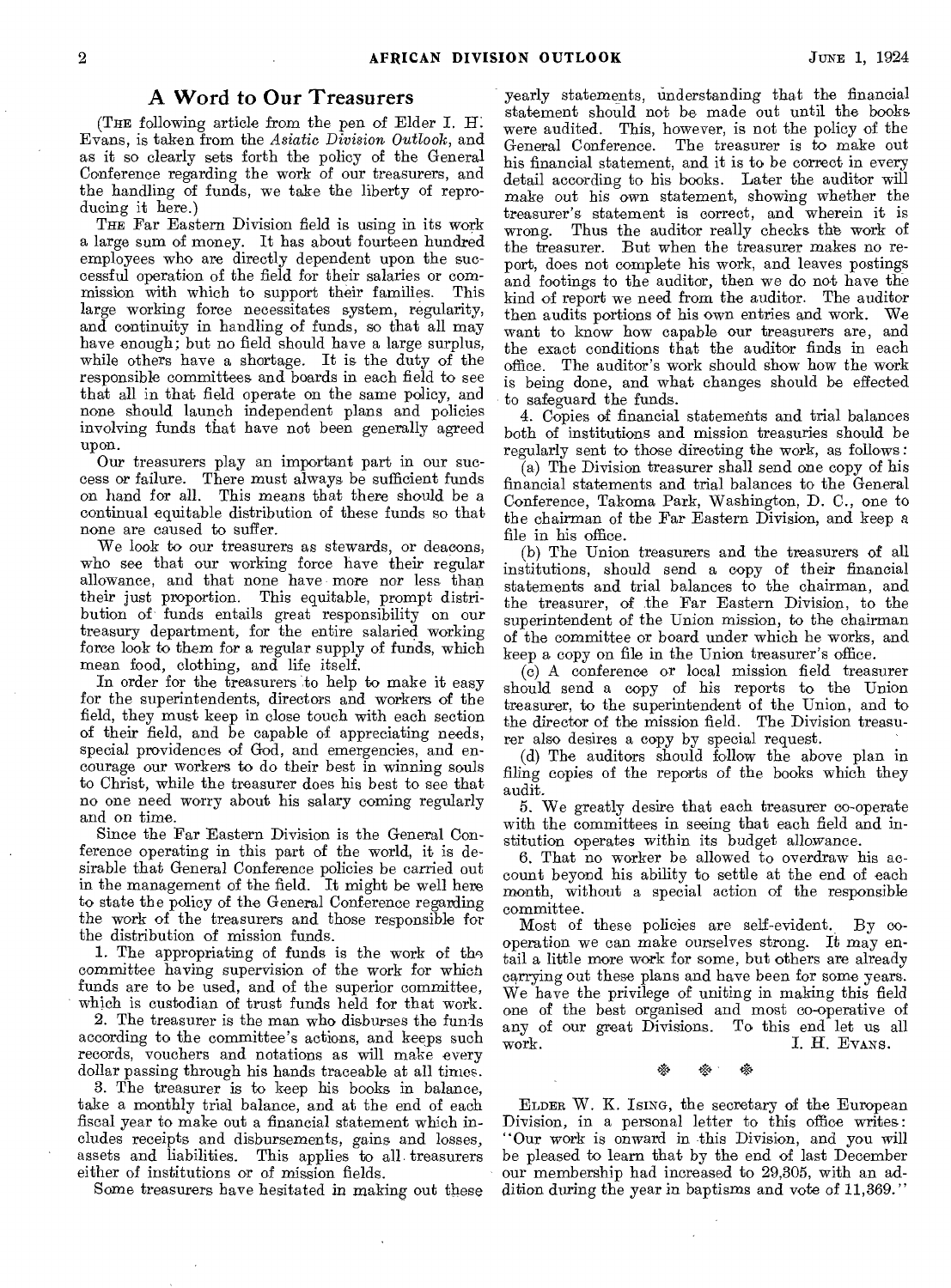## AFRICAN DIVISION CONFERENCE W. H. BRANSON, *Chairman. W.* B. COMMIN, *Secy.-Treas.*  OFFICE ADDRESS : *Grove Avenue, Claremont, C. P.*

### The Spirit of Prophecy

QUESTIONS frequently come in to us concerning the relation of the work of Mrs. E. G. White to our movement, and the relation of her writings to the Bible. Some have taken the position that her writings are in every way on a par with the Bible, while others have felt that they should be interpreted in the light of the Bible, and that they were given as a divine magnifying glass to reveal truths which were already taught in the Bible, but which were not seen and understood.

In the "Special" edition of this paper published April 15 last, we referred to the work of Sister White in replying to an opponent who had endeavoured to cast reflection upon her work, and we made the statement that she "never claimed to be a prophet."

Now, in making this statement we do not desire to in any way minimise the importance of the position this gift occupies in the church; we were only quoting her own words. In speaking of this matter in the Battle Creek Tabernacle some years ago, she said :

"I have not stood before the people claiming this title, (prophet) though many called me thus. I *have been instructed* to say, 'I am *God's messenger,* sent to bear a message of reproof to the erring and of encouragement to the meek and lowly.' With pen and with voice I am to bear *the messages given me.* The word given me is, 'You are faithfully to reprove those who would mar the faith of the people of God. Write out the things *which I shall give* you, that they may stand as a *witness to the truth* to the end of time. . . . That which I have written is what *the Lord has bid*den me write.'

Also in Volume V, pp. 663-669, we find the following statement, made concerning her work and writings, setting forth their relation to the Bible :

"That the Testimonies were not given to take the place of the Bible, the following extract from a testimony published in 1876 will show :

" 'Brother R. would confuse the mind by seeking to make it appear that the light God has given through the Testimonies is an addition to the Word of God; but in this he presents the matter in a false light. God has seen fit in this manner to bring the minds of His people to His Word, to give them a clearer understanding of it.' The Word of God is sufficient to enlighten the most beclouded mind, and may be understood by those who have any desire to understand it. But notwithstanding all this, some who profess to make the Word of God their study, are found living in direct opposition to its plainest teachings. Then, to leave men and women without excuse, God gives plain and pointed testimonies, bringing them back to the Word that they have neglected to follow.' `The Word of God abounds in general principles for the formation of correct habits of living, and the Testimonies, general and personal, have been calculated to call their attention more especially to these principles.' . . .

 $\mathcal{L}$ 

*"If you had made God's Word your study, with a desire to reach the Bible standard and attain to Christian perfection, you would* not *have needed the Testimonies.* It is because you have neglected *to* acquaint yourselves with God's inspired Book that He has sought to reach you by simple, direct testimonies, calling your attention to the words of inspiration which you had neglected to obey, and urging you to fashion your lives in accordance with its pure and elevated teachings. . . .

*"Additional truth is not brought* out; but God has through the Testimonies simplified the great truths already given, and in His own chosen way brought them before the people, to awaken and impress the mind with them, that all may be left without excuse.

"The first number of the Testimonies ever published, contains a warning against the injudicious use of the light which is thus given to God's people. I stated that some had taken an unwise course; when they had talked their faith to unbelievers, and the proof had been asked for, they had read from my writings, instead of going to the Bible for proof. It was shown me that this course was inconsistent, and would prejudice unbelievers against the truth."

Thus it will be seen that instead of claiming the title of "prophet," Sister White states that she was instructed by the Lord to say, *"I* am *God's messenger ;"*  and such she has been to this people and movement since this gift was first placed upon her and she was bidden to speak to God's people. Through her preaching and writings, great floods of light have been shed upon the truths contained in the Word of God. As a result of having received the gift of the spirit of prophecy, she has been given a deeper insight into God's plans and purposes than have those in the church who have not had this gift. That is why during her life she was foremost among us in preaching and teaching the great truths of God's Word to the church and the world.

Therefore, while she never claimed to be a prophet, yet her work as God's messenger, was in every way equal to that of a prophet, and has been so regarded by us from the time she began her work.

Commenting upon the statement made by her that she had not claimed to be a prophet, the editor of the *Review and Herald,* writing in 1905, had the following to say.:

"If with great flourish of trumpets and with loudsounding phrases, Sister White had made extraordinary claims for herself, like John Alexander Dowie, there would have been nothing said about the 'fall of Seventh-day Adventism,' but when she made no claim for herself, and did not assert her right to the title of prophetess, but simply called herself 'God's messenger,' and emphasised her work rather than her position, she is branded as a deceiver.

"But what is the work of a *prophet?* Let us read the Lord's commission to the prophet Ezekiel: 'Son of man, I send thee to the children of Israel, . . . and thou shalt say unto them, Thus saith the Lord Jehovah. And they, whether they will hear, or whether they will forbear (for they are a rebellious house), yet shall know that there hath been a prophet among them.  $\ldots$  And He said unto me, Son of man, go, get thee unto the house of Israel, and speak with My words unto them.' *Is not a prophet God's messenger?*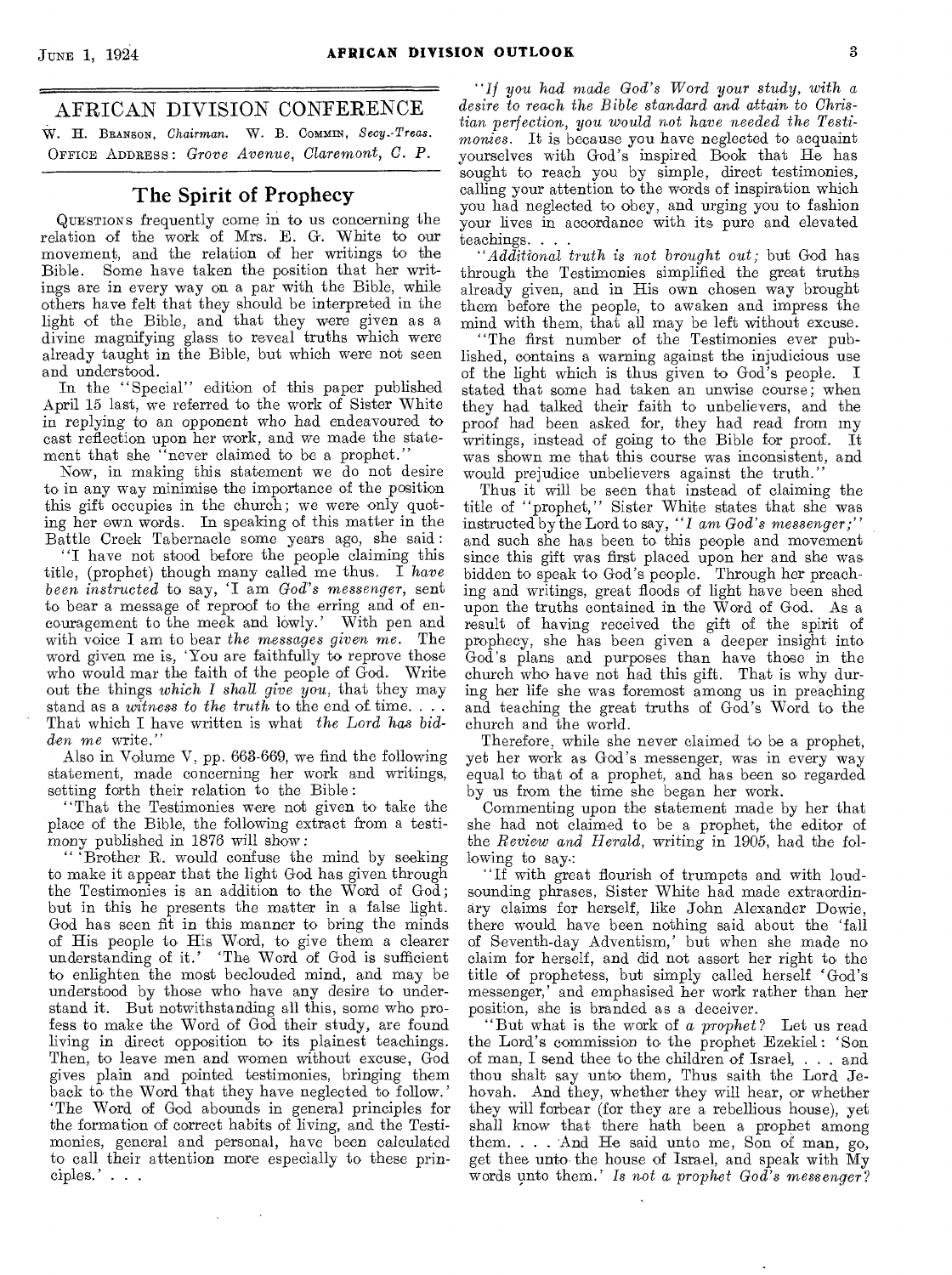"Consider the reply of Amos the prophet to Amaziah the priest of Bethel: 'Then answered Amos, and said to Amaziah, I am no prophet, neither am I a prophet's son, but I am a herdsman, and a dresser of sycamore trees : and Jehovah took me from following the flock, and Jehovah said unto me, Go, prophesy unto my people Israel.' Was Amos a deceiver because he did not boastfully claim to be a prophet and in the line of the prophets?

"Of John the Baptist it is written, 'Behold, I send my messenger before thy face.' And when he was asked concerning his work, he said, 'I am the voice of one crying in the wilderness.' But of this same John the Baptist, Jesus said, 'Among those that are born of women there is no greater prophet than John the Baptist.' And of the people it is said, 'All verily held John to be a prophet.' On his own part John simply claimed to be a voice in fulfilment of the promise to send a messenger to the people; but that is the work of a prophet, and Jesus and the people recognised him as such. Was John the Baptist a deceiver?

"It ought to be apparent to all unprejudiced people that in her statements Sister White sought to make clear what her work is rather than to exalt herself, but those who have known her work most intimately for more than half a century know *that it is the work of a prophet.* And the Scriptures quoted show that in not making any claim in her own behalf to the office of a prophet, *she was in harmony with the statements of acknowledged prophets of the Bible."* 

'Now while it is thus recognised that the work of Sister White was of God, it is made clear by her own statements quoted above that her word is not to be made the basis of the doctrines taught by this people to the world. Our appeal must always be to the Bible and the Bible only. The Scriptures are sufficient unto salvation and to "thoroughly furnish" unto all good works. The work of the Spirit of Prophecy in the remnant church is to lead us back to the Bible; to shed light upon the mysteries that have been hidden there for ages and to lead the church into a condition of unity and perfection that will place it in a position to preach the Word with penticostal power in these days, when it is so lightly regarded among men.

Some have asked whether belief in Sister White's writings is a test of fellowship in the church. In a strict sense it is not. There are very few real tests of fellowship which are applied to members of our church. Some of these are: Belief in the Bible as the Word of God; belief in Jesus Christ as the Son of God; keeping the seventh-day Sabbath; belief in the ten commandments as the rule of God's government, and a willingness to obey them through the grace of God, etc. A member who yields his faith on any of these points would not be retained in the church.

But someone will say, "Are not candidates for membership questioned as to their belief in the work of the Spirit of Prophecy upon being admitted into the church?" Yes, certainly. So are they questioned in regard to refraining from the use of swine's flesh, payment of tithe, etc., and where they deny faith in these doctrines, or state that they do not understand them, this should be sufficient evidence that they should be advised to wait awhile, that they might be more fully instructed before becoming church memhers. On the other hand, however, if after one has united with the church, he should give up his faith in these doctrines, he would not on that ground alone be disfellowshipped. True their condition would be considered serious, and if persisted in, invariably leads to a falling away on other points which would be regarded as tests. In speaking of such individuals, Sister White says, "It is time then to labour with them, that the weak may not be led astray by their influence."—"Testimonies," *Volume 1, page 328.*  She, however, makes it clear on pages 327-329 of this same volume that belief in her work should not be a test of church membership.

If this were to be made a test, then it would mean that before people in heathen lands could be admitted into the church, the writings of the Spirit of Prophecy must be translated into their languages and be taught to them. Such a task would be as impossible as it would be unreasonable.

#### os. 4)

#### Japan and Korea

FOR many weeks, we have been studying the needs of our work in Japan and Korea. June 28 is the day when all the Sabbath schools in the world will try to meet the goal of  $£17,454$  as their special offering to those mission fields. The weekly articles from the *Missions Quarterly* give us interesting views of condiditions in heathen lands, and inspire us with an interest in missions. Our work has not met with such marked success in Japan as in Korea, yet in both countries divine guidance and control are clearly evident.

Could we read the book of Acts as it is still being compiled in heaven, what a wonderful revelation it would be ! However, the divine textbook of sacred history is within our reach. Much of the history of later than Bible times has been given to us by reliable writers. But the experiences of the remnant church come to us as present history through the medium of the *Review* and other of our literature, including the *Minions Quarterly.* 

So let all Sabbath school officers be faithful to have this missionary exercise every Sabbath. Members should be trained to give the readings in an interesting and instructive manner, so that both adults and children will learn the progress of the message in the mission fields. Let us form the habit of studying these countries, of watching the entrance of truth into new fields and the peculiar conditions that influence its development.

Probably we shall not be able to discern when the message will have accomplished its purpose in any field. But surely the time is near when we shall gather the last thirteenth Sabbath offering, when the last missionary will have finished his task, when the harvest will be past and the summer ended. Therefore, "behold NOW is the acceptable time; behold NOW is the day of salvation." R.V.<br>
MRS. 4<br>  $\frac{1}{2}$ <br>  $\frac{1}{2}$ <br>  $\frac{1}{2}$ 

MRs. A. P. TARE.

THE Zambesi Union has moved their office from Main Street, to No. 116, Jameson Street, Bulawayo.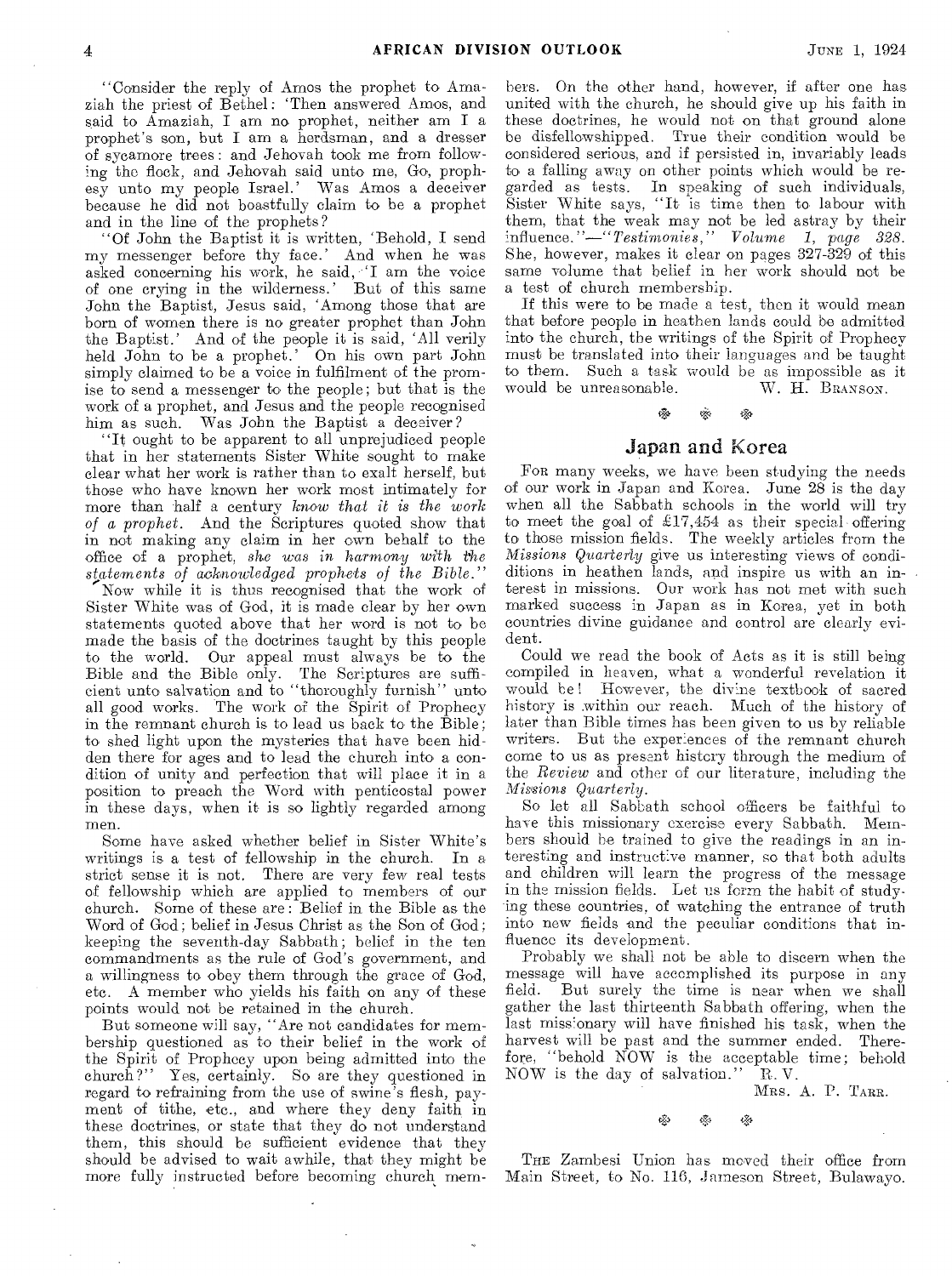### SPION KOP COLLEGE E. D. DICK, *Principal Private Bag, Ladysmith, Natal.*

### Clothing Factory

DOUBTLESS most of the readers of **the** OUTLOOK **know that one of the industries operated by our college is the making of clothing. The object, however, is not essentially that of making clothing, but rather that worthy young people may earn a portion** of **their way at college by working in the factory.** 

**The principal** articles **of manufacture are shirts and trousers. A good quality of material is** used and **a high standard of workmanship is maintained. Thus, for this year the factory has been specialising** in cot**tonades, khaki shirts, trousers and shorts, and is prepared to give immediate delivery in any of** these **Enes at very conservative prices. Apart from** this **we also carry good lines of trousers at the** following **prices :** 

**Serge 21/-, Gaberdine 25/-, melton 25/-, grey** flannel **15/9. All sizes from 3 to 7 stocked. Cash** with order.

**We make a statement of this kind in the columns of the** OUTLOOK, **feeling that our brethren throughout the field might be glad to know of this and be able** to send their orders, to us to mutual advantage. **have enjoyed a good patronage a's the result of advertisements in other papers, and believe that we can render our people an appreciable service.** 

**Doubtless many of our brethren employ considerable help, and would like to purchase supplies** of **clothing for them at a reasonable figure, and thus increase our production and also in turn allow** us to **provide more labour for needy students.** 

**E. D.** DICK.

#### ORANGE RIVER CONFERENCE

*J.* N. DE BEER, *President.* Miss E. M. ROWLANDS, *Secy.-Treas.*  OFFICE: *41 West Burger St., Bloemfontein, 0. F. S.* 

### Besoek aan Kerke een Verwyderde Lede

DIE **laaste drie** maande het **ek bale** rondgegaan cm **onse gemeentes en verwyderde lede in die Oranje Rivier Konferensie te besoek. Oral waar ek was,** het **ens 'n geseende** tyd gehad. Die **Here was in al** onse **vergaderinge, en** almal bet **krag ontvang om aan** te **ho•u met die stryd teen Satan.** 

**Viral was dit my goed gewees** om die **broers en susters to ontmoet in Upington, Kuruman, op die Berg, en in Taungs. Nietteenstaande dit die eerste keer was, dat ons mekaar ontmoet het, nogtans was daar nie vreemde gevoeltes onder ons** nie. **Die Waarheid bring liefde en eensgesindheid** onder **ware** Se**wende-dags Adventiste.** 

**Onse vergaderinge in Upington was** gehou in die huis **van Broer en** Suster **Loots. Broer** F. N. J. **Human** *en* **gesin het 60 myl gery met 'n donkey** kar, van hulle **vader se plaas af, om die dienste by te** woon. **Uitnodigings was gegee aan die publiek om** na die **aanddienste te kom, en die opkoms was goed.** Almal

**was dankbaar vir wat hulle gehoor het,** en het my 'n **vriendelike uitnodiging gegee om weer to** kom.

**In Upington en distrik is heel wat mense** wat be**langstellend is in die teenwoordige waarheid,** as ge**volg** van **boeke** wat **hulle gelees** het, en werk **wat broers Human en Loots gedaan** het.

In Kurumanse distrik **het onse** mense by mekaar gekom op Broer J. H. le **Roux** se **pleas,** en hier weer **het ons 'n geseende** tyd **gehad** en **viral** met onse Nag**maal op Sabbat.** 

**Van Kuruman het ens gegaan na die Berg, en volgene bepaling het onse mense wat in daardie** deel **woon, bymekaar gekom op Waterbank, Suster M. M.**  Brand se plaas, en die twee dae wat ons daar byme**kaar was, sal ons nie lig vergeet nie, want ons het droppels van die "Spade Regen" ontvang.** 

**Broer Stoffel Swanepoel, wet reeds lank oortuig was van die Waarheid, het besluit om die.** Here te **gehoorsaam,** en **was gedoop** deur **die skrywer.** Dit **was treffend** vir **almal om** die **broer te sien** sy Heer **volg deur die watergraf.** 

**Terwyl daar nou 13 naby mekaar woon op die Berg,**  het almal die voorstel, om daar 'n gemeente te stig, **goedgekeur. Die gemeente was toe georganiseer,** *en*  **die volgende persone** was **gekies as leiers :** 

**Ouderling, Broer T. D. Brand;** Diaken, Broer P. A. **Swanepoel; Diakones,** Suster M. M. Brand; **H.** S. **Sekretaresse, Suster D.** T. Brand; Sek.-Tesourier, **Broer H. Swanepoel;** S. S. Leier, Broer P. **A. Swanepoel.** 

Planne was gelê vir werk wat die gemeentelede moet doen, en ek het alle **vertroue dat die broers en** susters van **die Berg** hulle **uiterste sal doen** om **die pligte,** wat hulle **opgele** was, na **te kom.** 

Op **Taungs het ek ook die voorreg gehad** om onse **witte en** gekleurde **gemeentes te ontmoet.** Die Here **was** met ons en by **het ens rykelik geseen.** 

**Op** Schmidtsdrift, **waar ons laaste jaar 'n** korte **poging gehou** het **ender die Kleurlinge, was dit** my 'n **heerlike** voorreg om sidle **to begrawe in die watergraf met** hulle **Reiland, as** die **eerste vrugte van die saad, wat** daar **gesaai was. Binnekort sal daar meer bereid wees om gedoop to** word.

Ek moet ook melding maak van die **aangename besock wet** ons gehad **het op** Klipputs **by onse ou broer van** Druten en **sy kinders en kindskinders.** Die **broer is een van die allereerste mense wat** uitgestap het **vir die Waarheid in Afrika, en die Waarheid is**  tot **heden** toe **nog vir horn die dierbaarste skat op aarde. Hier was** dit **ook my geseende voorreg om van ou broer van** Druten **se kinders en kindskinders te** doop, ses **in getal.** 

In Kimberley en **Beaconsfield** het ek ook 'n **paar**  dae **deurgebring. Op Sabbat,** by die **Nagmaaldiens, het alma! wat teenwoordig was 'n** ryke **seen ontvang. Op Sondag het** ons **daar die besigheidsvergadering gehou,** en die rapporte, **wat** voorgelees **was,** het getoon **dat** die lede heel **wat work gedaan het gedurende die afgelope kwartaal. Sondagaand was 'n** preek gele**wer oor** die **doop. Uitnodigings was gegee** aan die publiek, en die opkoms was so goed, dat al die sitplekke in die kerk vol **was. Na die** preek het drie **sidle** met hulle Heer **in die Watergraf begrawe ge**word.

Broer D. B. Lee **is gevra** em vir 'n tyd in Kimberley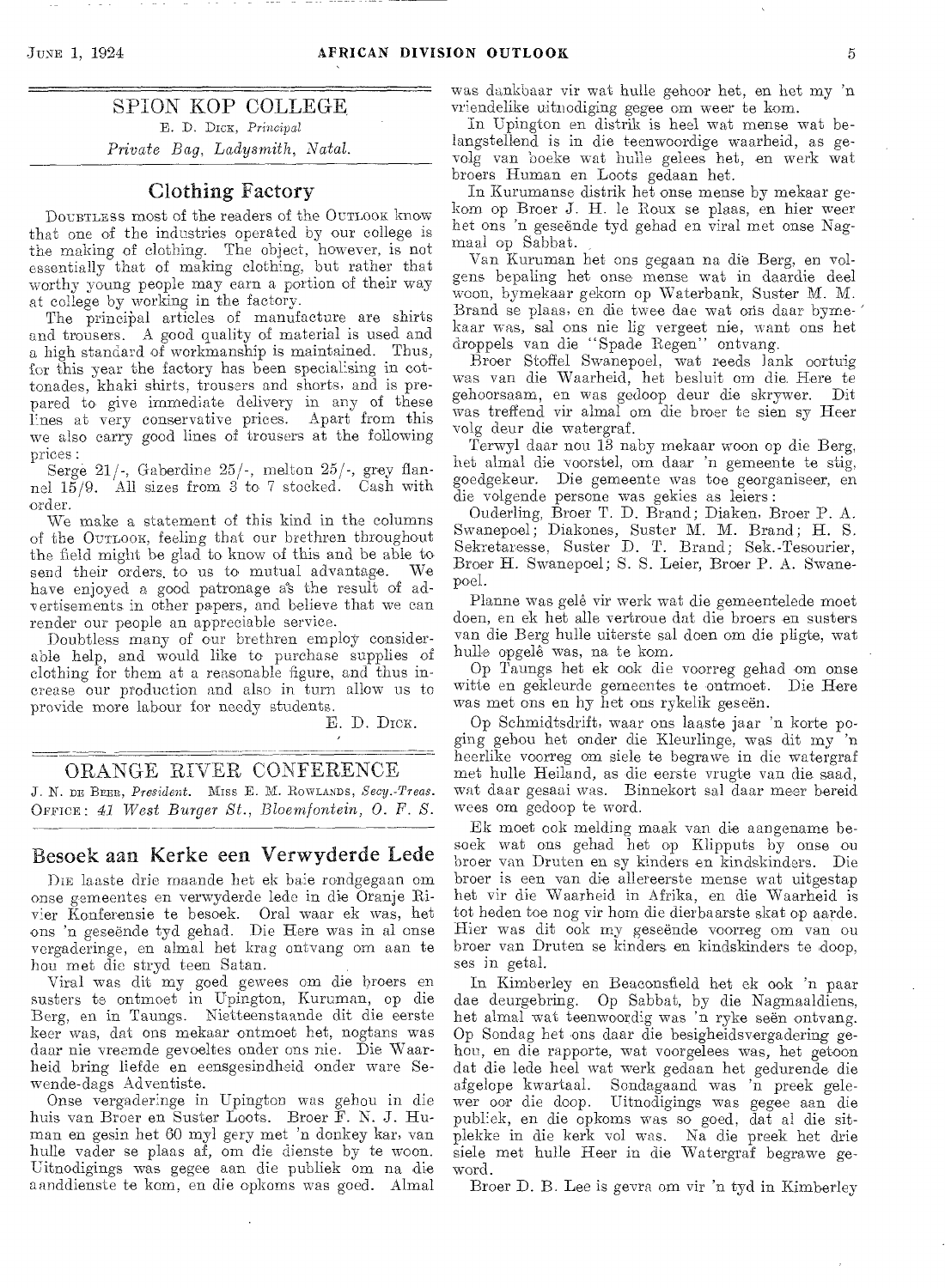en Beaconsfield te arbeid, en ons is seker dat sy werk 'n groot hulp vir die Beaconsfieldse gemeente sal wees. Die gemeente neem 500 *Signs* en *Wachters* elke maand om in die stad te versprei, en planne is gelê vir elke lid om aan die goeie werk deel te neem.

Die Bloemfonteinse gemeente het ook besluit em werk met onse blade te begin, en neem 'n "club" van 400 *Wachters* en *Signs* elke maand om to versprei.

Die verspreiding van die *Wachter het* ook opgeneem geword in die Boschberg, Bolivia, ea die Berg ge-. meentes, en by onse mense in die Kuruman distrik, en ek is bly om te se dat almal hulle ondersteuning gegee het aan die werk. Ek hoop dat ander van onse lede wat dit nog nie gedaan het nie, wanneer hulle die lyne sal lees, ook so good sal wees om 'n bedrag na onse Kantoor, in 41 West Burger Straat, Bloemfontein, te stuur; want die som wat ons so ver ontyang het, is nog nie voldoende nie om die onkoste te dek van die getal *Wachters,* waar die 0. R. Konferensie verantwoordelik voor is.

Broers en susters, die versekering is aan ons gegee in Jes.  $55:10$ , 11, en Psa.  $126:5$ ,  $6$ , dat onse poginge om siele te win nie tevergeefs sal wees nie; en terwyl ons weet dat die tyd vir work nou baie kort is, laat ons al onse kragte inspan om siele te red van die ewige verderf. God seen u alien.

J. N. DE BEER.

#### Potchefstroom Effort

THE effort at Potchefstroom commenced at the end of last October. The attendance was good from the start. Hundreds flocked to the tent each evening to listen to the lectures,

The opposition against our work was strong, At times extreme bitterness was exhibited on the part of religious leaders. Potchefstroom being a theological training centre of the Dutch Reformed Church, one naturally would expect that the professors and ministers in connection with the local university, would defend their views. This they certainly did.

The effort is now a matter of the past. Just over fifty souls have embraced the truth as a result of the Thirty-three have been baptised while the others await the next opportunity. A church of forty-three, a Sabbath school of seventy-two members, and a Missionary Volunteer society have been organised. Pastor B. P. de Beer is remaining to care for the flock. Miss C. Dixie, who assisted in connection with the effort, has left for Dundee to carry on Bible work there. Brother P. van der Merwe is still at Potchefstroom, but is planning to leave soon. Brother J. H. Raubenheimer and myself are now at Harrismith conducting an effort.

Pray for the work here.

J. J. BIRKENSTOCK.

#### Natal-Transvaal Conference

#### **Report of Tithes and Offerings for Quarter ending March 3i, 1924**

| Church        |          | Tithe            |          |           |                  | S.S. Off.      |              |                  |                  | 13th S. Off. $\vert$ |    |          | Annual      |        | Misc.    |                         |                | Total Off. |          |
|---------------|----------|------------------|----------|-----------|------------------|----------------|--------------|------------------|------------------|----------------------|----|----------|-------------|--------|----------|-------------------------|----------------|------------|----------|
| Conference    |          | 59 16            | 9        |           | 116              | 6              |              |                  |                  |                      |    |          |             |        | 13       | $\overline{\mathbf{4}}$ | 2              | 9          | 10       |
| Barberton Co. |          | 1 19             | $\Omega$ |           | $4\,12$          | 1              |              |                  |                  |                      |    |          |             |        |          |                         | $\overline{4}$ | 12         | -1       |
| Durban        | 256 10   |                  | 6        |           | 29 13            | $\overline{4}$ | 12           | 3                | 2                |                      |    |          |             | 445 12 |          | $\Omega$                | 487            | 8          | 6        |
| Ermelo        | 69       | 16               | 1        |           | 5 11             | 6              |              | 10               | 8                |                      |    |          |             | 30     | 3        | 10                      | 36             | 6          | $\Omega$ |
| Hlobane       | 172 10   |                  | 8        | 19        | 12               | 3              | $\mathbf{1}$ | 11               | $\Omega$         |                      |    | $\Omega$ | $\Omega$    | 1      | 8        | -6                      | 23             | 11         | 9        |
| Johannesburg  | 325 15   |                  | $\Omega$ | 36        | 5                | 10             | 8            | $\mathbf 2$      | 8                |                      |    | 16 17    | 6           |        | 64 16 10 |                         | 126            | 2          | 10       |
| Norwood Co.   |          |                  |          |           | 712              | 4              |              |                  |                  |                      |    |          |             |        |          |                         | 7              | 12         | 4        |
| Maritzburg    | 409 18   |                  | -1       | 20        | 15               | 3              |              | 9 15             | $\boldsymbol{2}$ |                      | 1. | 0        | $\mathbf 0$ | 117 19 |          | 1                       | 149            | 9          | 6        |
| Potchefstroom | 3        | $\Omega$         | $\Omega$ | 4         | 2                | 8              |              | 10               | 10               |                      |    |          |             | 7      | 10       | $\mathbf 0$             | 12             | 3          | 6        |
| Pretoria      | 20       | 16               | 6        | 8         | 7                | 11             | 1            | $\boldsymbol{2}$ | 6                |                      |    | 14       | 6           |        | 7        | 6                       | 10             | 12         | 5        |
| Spion Kop     | 14       | 4                | 10       | 9         | $\boldsymbol{2}$ | 3              |              |                  |                  |                      |    |          |             |        | 4        | 6                       | 9              | 6          | 9        |
| Standerton    | 6        | 5                | 6        |           | 1 12             | 8              |              | 15               | $\overline{4}$   |                      |    | 4        | 6           | 1      | 18       | 4                       | 4              |            | 10 10    |
| Sweetwaters   | 54       | $\boldsymbol{2}$ | 6        | 9         | 11               | 3              | 7            | 16               | $\bf{0}$         |                      |    |          |             |        | 17       | 5                       | 18             | 4          | 8        |
| Totals        | £1394 15 |                  | 5        | 158 15 10 |                  |                | 42           | 7                | 4                |                      | 19 | 16       | 6           | 671    | 11       | 4                       | 892 11         |            | $\Omega$ |

| ion offerings Due   |          |                       |  |                                                          |     | 984 15 0 Rate 2/6 p.w. p.m. |               |
|---------------------|----------|-----------------------|--|----------------------------------------------------------|-----|-----------------------------|---------------|
| .,<br>$\rightarrow$ | received |                       |  | $892 \quad 11 \quad 0 \quad \dots \quad 2/3 \quad \dots$ |     |                             | $\rightarrow$ |
| Short               |          | $£92 \quad 4 \quad 0$ |  |                                                          | 3d. |                             |               |
|                     |          |                       |  |                                                          |     |                             |               |

#### COLOURED, NATIVE AND INDIAN DEPARTMENTS

|                                 | Offerings<br>Tithe                            |  |
|---------------------------------|-----------------------------------------------|--|
| Coloured                        | 6 15 9<br>626                                 |  |
| Native                          | $-41$ 11 11<br>21 19<br>- 6                   |  |
| Indian                          | $1\quad6$<br>4 10<br>- 8<br>4                 |  |
| Total Mission Offerings due     | 0 rate $6d. p. w. p.m.$<br>40 6               |  |
| received<br>,,<br>$, \,$<br>, , | 3d.<br>-6<br>21 19<br>$\cdot$ ,,<br>,,<br>, , |  |
| Amount short                    | 6<br>£<br>6<br>18<br>, ,<br>, ,               |  |

Total Mission offer

,,

#### • Obituary

SATES.-Amanda Maria Theresa Sates, the beloved wife of Brother F. Sates, was-born October 3, 1871, at Finsterbergen, Germany, and died April 25, 1924, at Maritzburg, Natal.

Sister Sates had been a great, but patient, sufferer for several years. Last year it was her privilege to accompany a lady friend to Germany, where she saw many of her old friends and relatives. On her return last December, we thought she was much better, but she soon began to fail. A short time before her death, her friends persuaded her to go to the City Hospital, and there she received good care and attention; but she suddenly became worse and passed away.

Sister Sates accepted the message at Port Elizabeth in 1897, under the labours of Elders Han-<br>kins and Edmed. Her life has kins and Edmed. been one of faithfulness to God and His cause, and now she rests in the hope of the first resurrection. Her husband and four sons, besides many friends, are left to mourn their loss. She was a true wife, and a loving mother. To the very last, this mother-love was manifested toward her boys, and we trust it will not be forgotten.

Elder Armitage officiated at the funeral, basing his remarks on Rev. 14:13. Just a little while and the Life-giver will come and then will be the happy reunion. W. S. HYATT.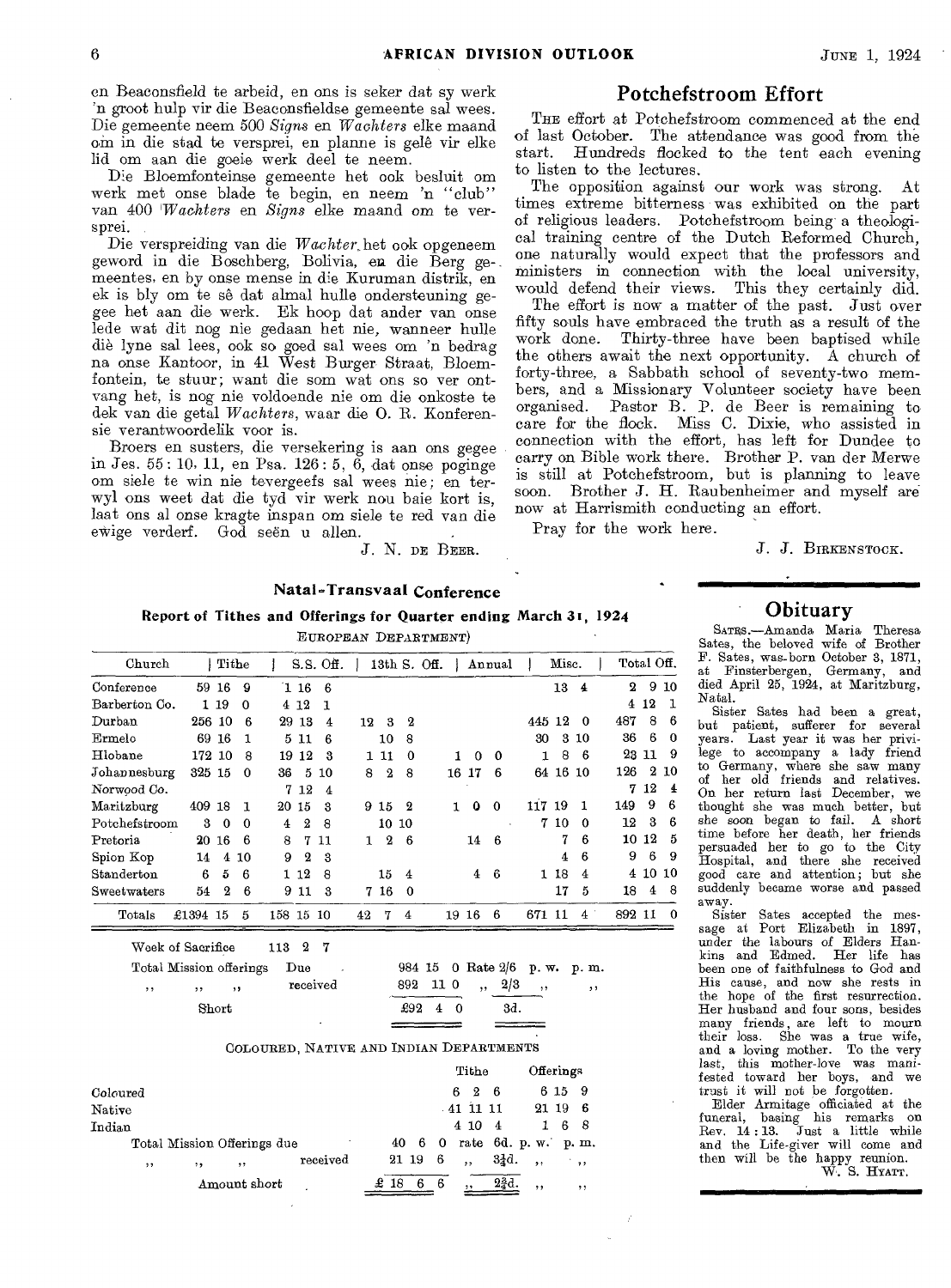#### **Report of Literature Sales for April**

Natal-Transvaal

| $_{\rm NAME}$                          | HRS              |          | ORDS   VALUE  |             |        | I  | HELPS          |                  | I        | TOTAL       |        |
|----------------------------------------|------------------|----------|---------------|-------------|--------|----|----------------|------------------|----------|-------------|--------|
| Our Day.                               |                  |          |               |             |        |    |                |                  |          |             |        |
| E. L. Branson                          | 38 <sub>2</sub>  | 22       | 19 19         |             | 0      |    |                |                  | 19 19    |             | 0      |
| C. B. Jeffrey                          | $27\frac{1}{2}$  | 12       | 10            | 2           | 6      |    |                |                  | 10       | 2           | 6      |
| M. C. de Lange                         | 129              | 108      | 78            | 8           | 0      | 11 | 7              | 0                | 89       | 15          | 0      |
| C. R. Botha                            | 68               | 45       | $32\ \ 18$    |             | 6      | 5  | 15             | 0                | 38 13    |             | 6      |
| J. M. H. Claase                        | 591              |          |               |             |        |    | 1              | 6                |          | 1           | 6      |
| $\operatorname{W}.\operatorname{Tarr}$ | 96               | 13       | 10            | 3           | 0      |    | 11             | 0                | 10 14    |             | 0      |
| J. v. d. Merwe                         |                  |          | Delivering    |             |        |    |                |                  |          |             |        |
| Great Controversy.                     |                  |          |               |             |        |    |                |                  |          |             |        |
| P. J. Vermaak                          | 71               | 6        |               | 717         | 6      |    |                |                  | 7        | 17          | 6      |
| Daniel & Revelation.                   |                  |          |               |             |        |    |                |                  |          |             |        |
| E. Enochsen                            | 3                | 8        | 10            | 0           | 0      |    |                |                  | 10       | 0           | 0      |
| T. J. Mynhardt                         | 99               | 22       | 14            | $\Omega$    | 6      |    |                |                  | 14       | 2           | 6      |
| Practical Guide.                       |                  |          |               |             |        |    |                |                  |          |             |        |
| E. L. Branson                          | 57               | 25       | 37            | 10          | O.     |    | 4 14           | 6                | 42       | 4           | 6      |
| C. B. Jeffrey                          | 59}              | 27       | 36<br>1       | 5<br>7      | 0<br>6 |    | $\overline{2}$ | 6                | 36<br>1  | 7<br>7      | 6<br>6 |
| P. J. Vermaak                          | 47               | 1        |               |             |        |    |                |                  |          |             |        |
| Ladies' Handbook.                      |                  |          |               |             |        |    |                |                  |          |             |        |
| Mrs. M. Smith                          | $43\frac{1}{2}$  | 7        | 10            | 2<br>5      | 6<br>0 |    | 1 10           | 6                | 11<br>34 | 13<br>5     | 0<br>0 |
| Mrs. Mynhardt                          | 84,              | 24       | 34            |             |        |    |                |                  |          |             |        |
| 12<br>Agents                           | 883              | 320      | 303           | 1           | 0      | 24 | $\mathbf 2$    | 0                | 327      | 3           | 0      |
| Native Sales                           |                  |          |               |             |        |    |                |                  | 56       |             | 5 10   |
|                                        |                  |          | Cape          |             |        |    |                |                  |          |             |        |
| Daniel & Revelation                    |                  |          |               |             |        |    |                |                  |          |             |        |
| D. J. Kruger                           | 33               | 7        | 5             | -12         | 6      | 9  | 19             | 0                |          | $15\,$ $11$ | 6      |
| Bible Readings.                        |                  |          |               |             |        |    |                |                  |          |             |        |
| D. Toerien                             | $109\frac{3}{4}$ | 27       | 31            | 5           | 0      | 9  | 8              | 0                |          | 40 13       | 0      |
| A. Renou                               | 51               | 19       | 25            | 7           | 6      |    | 9              | 0                | 25       | 16          | 6      |
| Our Day                                |                  |          |               |             |        |    |                |                  |          |             |        |
| P. Marks<br>F. van Bart                | 109}             | 28<br>11 | 9             | 20 18<br>5  | 0<br>0 |    | 3 L1<br>14     | 6<br>0           | 24       | 9<br>919    | 6<br>0 |
|                                        | 84               |          |               |             |        |    |                |                  |          |             |        |
| Past Present & Future                  |                  |          |               |             |        |    |                |                  |          |             |        |
| Miss Bush                              | $49\frac{1}{2}$  | 3        | 2             | 5           | 0      |    | 4 11           | $\boldsymbol{6}$ |          | $6\,16$     | 6      |
| Ladies' Handbook                       |                  |          |               |             |        |    |                |                  |          |             |        |
| Mrs. Robinson                          | 63               | 35       | 55 17         |             | 6      | 1  | 17             | 6                | 57       | 15          | 0      |
| Miscellaneous                          |                  |          |               |             |        |    |                |                  |          |             |        |
| A. Priest                              | 155              |          | 45 19         |             | 6      | 3  | 8              | 6                | 49       | 8           | 0      |
| 8<br>Agents                            | 6543             | 130      | 196           | 10          | 0      | 33 | 19             | 0                | 230      | 9           | 0      |
|                                        |                  |          |               |             |        |    |                |                  |          |             |        |
| Native Sales                           |                  |          |               |             |        |    |                |                  | £10 12   |             | 6      |
| Magazine Sales                         |                  |          |               |             |        |    |                |                  |          | 15 16 10    |        |
|                                        |                  | Orange   |               | River       |        |    |                |                  |          |             |        |
| Practical Guide.                       |                  |          |               |             |        |    |                |                  |          |             |        |
| B. H. Wienand                          | 11               | 10       |               | $12\,10$    | 0      |    |                |                  |          | $12\;10$    | 0      |
| A. J. Wessels                          | 66               | 18       |               | 23 12       | 6      |    | 3              | 0                |          | 23 15       | 6      |
| Great Controversy                      |                  |          |               |             |        |    |                |                  |          |             |        |
| C. E. Sparrow                          | 9                |          |               | Delivering  |        |    |                |                  |          |             |        |
| A. G. Cilliers                         | 75               | 18       |               | $22\,$ $10$ | 0      |    | 3              | 0                |          | 22 13       | 0      |
| $\it M$ iscellaneous                   |                  |          |               | 23 14       | 7      |    |                |                  | 23       | 14          | 7      |
| Agents<br>4                            | 161              | 66       | 82            | 7           | 1      |    | 6              | 0                | 82       | 13          | 1      |
| Native Sales                           |                  |          |               |             |        |    |                |                  |          | 19          | 6      |
| Magazine Sales                         |                  |          |               |             |        |    |                |                  | 6        | 8           | 5      |
|                                        |                  |          | Zambesi Union |             |        |    |                |                  |          |             |        |
|                                        |                  |          |               |             |        |    |                |                  | 161      |             |        |
| Miscellanous<br>Native Sales           |                  |          |               |             |        |    |                |                  | 13       | 5<br>8      | 3<br>3 |
|                                        |                  |          |               |             |        |    |                |                  |          |             |        |

#### **Book Totals for April** 1924

| $0\quad 801\ 10$ |                | $\overline{4}$                 |
|------------------|----------------|--------------------------------|
|                  |                |                                |
| 161              | 5.             | - 3                            |
|                  |                | - 1                            |
|                  |                | $\overline{0}$                 |
|                  |                |                                |
|                  | - 0<br>0<br>60 | 327 3 0<br>230<br>- 9<br>82 13 |

#### Congo Mission Field

ON the 4th of March, the writer left Bloemfontein to respond to the invitation to serve as secretarytreasurer of the Congo Mission Field.

The headquarters for this new field are at Elizabethville. This is a very pretty little town and quite upto-date. Somehow I feel as though I am only a few hundred yards away from South Africa, instead of nearly three thousand miles. Elizabethville has quite a large white population, and there are thousands of natives in the villages. There are very few Englishspeaking people here, the language spoken being French. I am well pleased with the Congo and enjoy my work very much.

"This gospel of the kingdom shall be preached in all the world for a witness unto all nations; and then shall the end come." Matt. 24: 14. We look forward to the time when these words will find their fulfilment here in the Congo. Our work is onward and we believe that, with the blessing of God, great advance steps shall have been taken in this field before the year closes; but we need more workers. We were expecting Brother and Sister Priest to join us in the work here, but unfortunately circumstances prevented their coming. However, we believe that this is one of the "all things that work together for good."

At the present time, we have over ninety in the baptismal class at Katanga mission and fifteen at Songa. There are three out-schools round about Songa mission, and we are hoping to get some started in the Katanga district before long. The natives are thirsting for the life-giving water, and they are coming from far and near to listen to the last message that is being given to the world. We need funds to carry this truth to those who cannot come to us.

I wish it were possible for the readers of the OUT-LOOK to pay a visit to the Katanga mission. It would be most interesting to see the boys working as bard as they possibly can in making bricks for the permanent school building and also for the superintendent's house. They are very anxious to see the school building finished, so that they might complete their studies and as quickly as possible be fitted to take their message to their own people. I must not forget to mention that while the boys work, they enjoy singing hymns. Their favourite hymn is No. 882 in "Christ in Song."

> " One sweetly solemn tho't, Comes to me o'er and o'er; I'm nearer to my home today, Than e'er I've been before. D. A. WEBSTER.